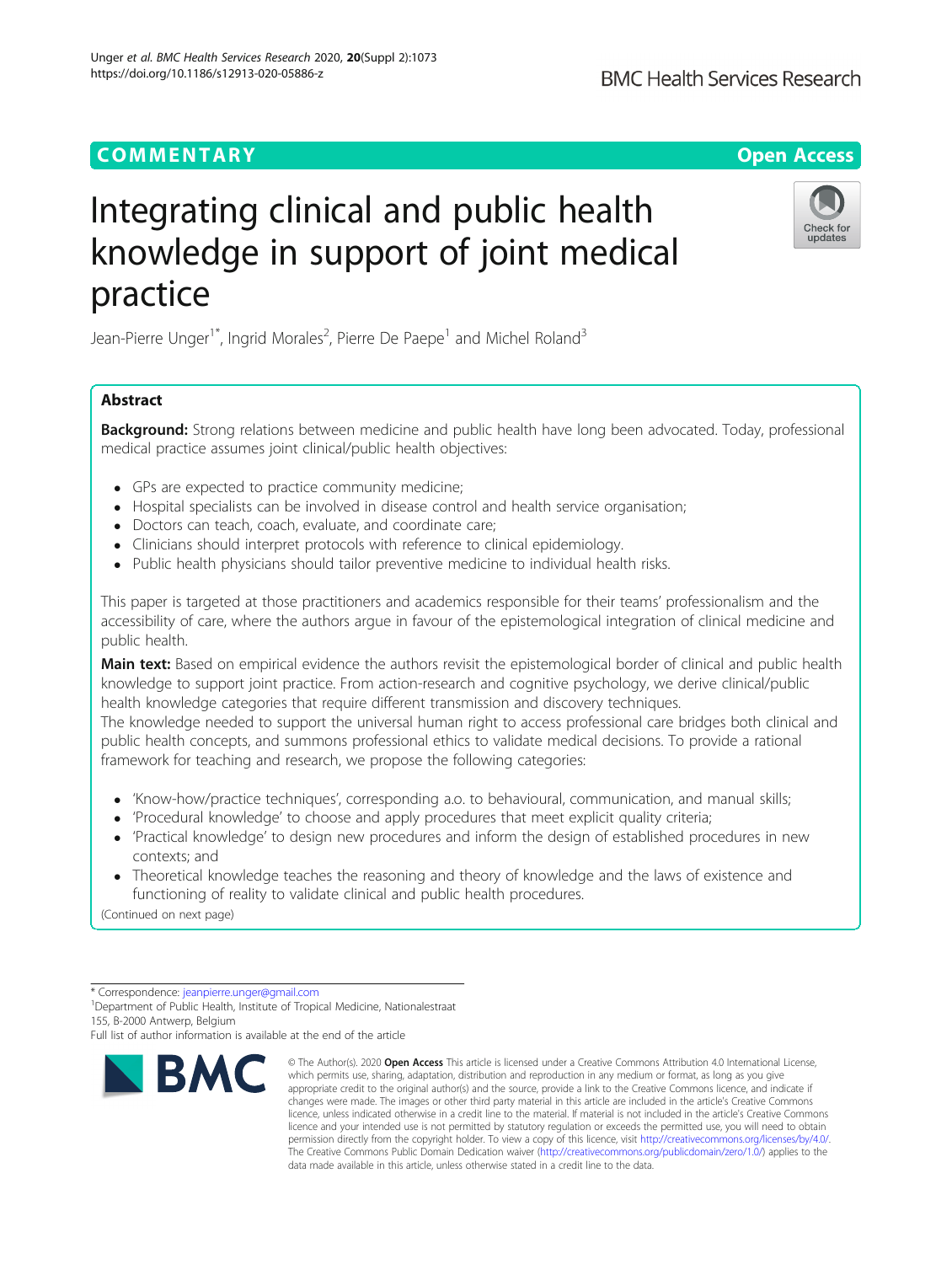(Continued from previous page)

Even though medical interventions benefit from science, they are, in essence, professional: science cannot standardise eco-biopsychosocial decisions; doctor-patient negotiations; emotional intelligence; manual and behavioural skills; and resolution of ethical conflicts.

**Conclusion:** Because the quality of care utilises the professionals' skill-base but is also affected by their intangible motivations, health systems should individually tailor continuing medical education and treat collective knowledge management as a priority. Teamwork and coaching by those with more experience provide such opportunities. In the future, physicians and health professionals could jointly develop clinical/public health integrated knowledge. To this end, governments should make provision to finance non-clinical activities.

Keywords: Medical and public health practice, Health epistemology, Medical education, Medical research, Health management, Health policy

# Background

Closer ties between clinical medicine and public health have been advocated more recently [[1](#page-10-0), [2\]](#page-10-0) as well as in the past. Writing for the practitioners and academics who feel themselves responsible for teamwork and professionalism in their services and also for accessibility of care in the community, we argue for the effective epistemological integration of these two disciplines.

This article explores the empirical rationale for, and ways to integrating clinical and public health knowledge, using an analysis of existing practitioner expertise meant to facilitate universal access to medical care and ethical practice.

The social relevance of medical systems is becoming a worldwide concern. The 2017 World Summit on Social Accountability, for example, strove to redefine the pathway of social accountability for the education of health professionals in the future [\(https://thenetworktufh.org/2](https://thenetworktufh.org/2017conference/) [017conference/\)](https://thenetworktufh.org/2017conference/). A charter developed as the main product of the (clinical) Medical Professionalism Project, identified a commitment to the primacy of the individual patient's welfare, social justice (and hence the fair distribution of health care resources) as core principles that should underpin physicians' professionalism [\[3](#page-10-0)].

From the charter's perspective, health care providers should not set limits to their concerns for the health care needs of individual patients. In addition, they should tackle social justice and apply social determinants of health and public health problems to ensure that, not only their patients, but also all individuals can access good quality health care  $[4]$  $[4]$  $[4]$ . They can incorporate this approach into their practice, by striving to deliver equal care to all patients, whatever their incomes [\[5](#page-10-0)] and also by performing advocacy [[6\]](#page-10-0).

Public health science, for its part, has been defined as accumulated knowledge about collective health protection. According to WHO, "Public Health is defined as "the art and science of preventing disease, prolonging life and promoting health through the organized efforts of society" (Acheson, 1988; WHO). Activities to strengthen public health capacities and service aim to provide conditions under which people can maintain to be healthy, improve their health and wellbeing, or prevent the deterioration of their health. Public health focuses on the entire spectrum of health and wellbeing, not only the eradication of particular diseases" [\[7](#page-10-0)].

Due to this focused concern on threats to health based on population risk analysis, public health scientists and international cooperation agents have, all too often, treated clinical medicine and allied professions merely as the means of controlling epidemics and population health risks, not as methods of delivering individual health care [[8\]](#page-10-0).

In borrowing concepts from general management sciences, public health science often fails to recognise the unique character of health systems and service delivery carried out by physicians and health professionals. In general public health science has neglected the delivery of individual healthcare, health provider-user interactions and issues with medical professionalism because of its quantitative, probabilistic methodology bias.

Explanations for epistemological stagnation underpinning the relations between public health and clinical sciences are to be found in history and in the immutable influence of social structures on health systems. As a rule, public health interventions were designed for the poor and medical care for the rich. At the end of the nineteenth century, public health officers in England were in charge of the prevention and early detection of, for example, cholera, tuberculosis, and scabies, but the government did not provide health care for the poor [\[9](#page-10-0)]. That was a responsibility delegated to a small number of charity hospitals.

This reality remains extant in huge areas of Africa, Latin America, and Asia. Since few doctors voluntarily choose to work in deprived neighbourhoods (except for those affiliated with certain denominational hospitals), health care for the poor is largely treated as collective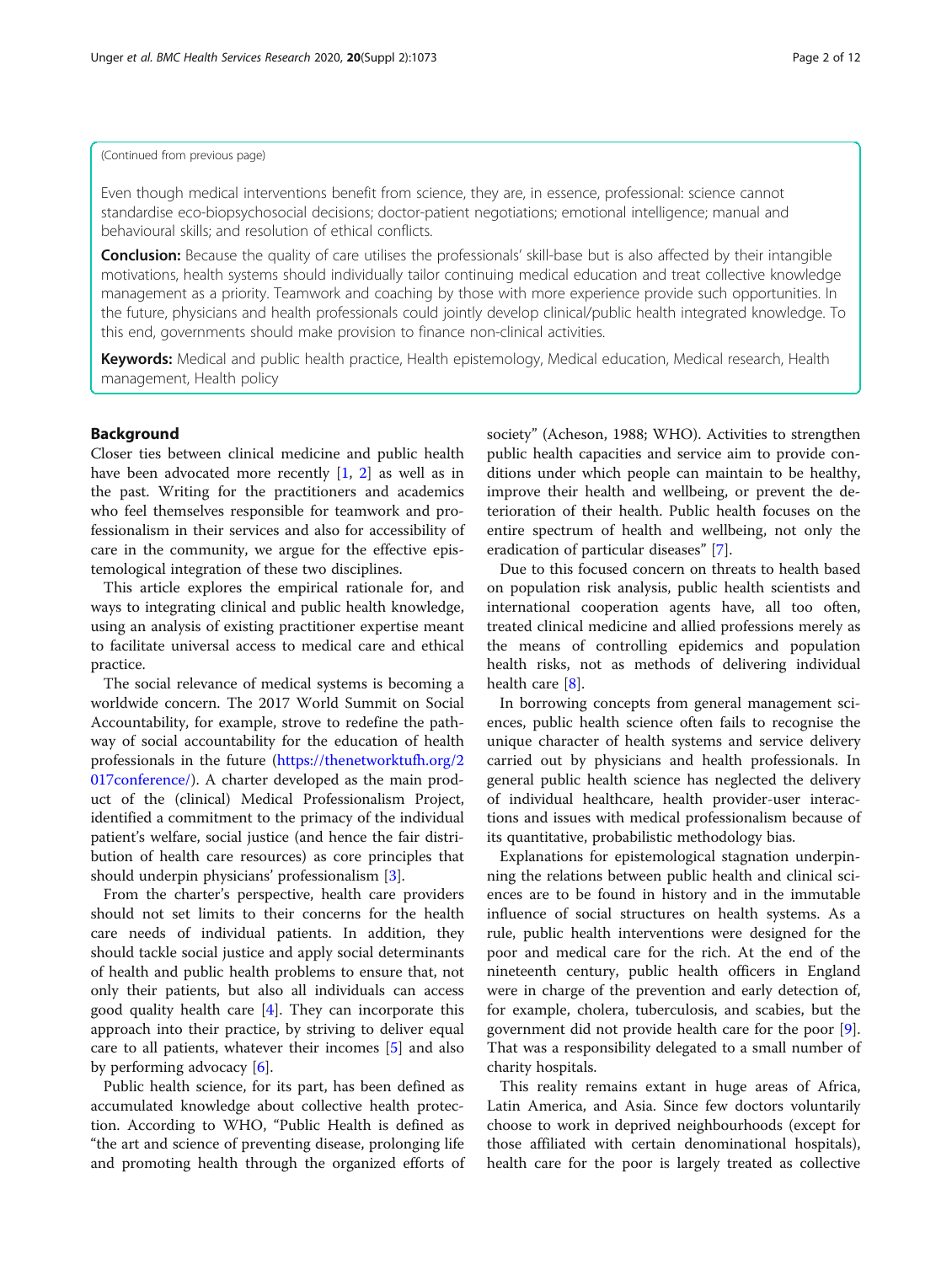public health care programme, i.e. treated solely as an aspect of public and/or private central planning.

This history still defines the epistemological borders of public health and clinical sciences. In the early 2000s, the WHO officially endorsed Health Systems Research (HSR) as a key component of public health without explicit reference to individual health care delivery [\[10](#page-10-0)]. Ten years later, HSR was still being portrayed as a key element of health policy and health systems without putting individual health care delivery at its core, merely mentioning it in a long list of other study topics [\[11](#page-10-0)]. Implementation research continued to focus on disease control programmes and biomedical interventions, unwittingly strengthening the rise of 'inequality by disease'.

This legacy would not hamper the advancement of health care if the division between collective and individual health sciences were found to be desirable. Since a population's well-being can only ever be as good as that of its individual members this is not the case and it is illogical to separate them.

Physicians can maximise their impact on collective health and still deliver highly individualised health care in line with eco-biopsychosocial and patient-centred care standards. To do so, they must strive to constantly improve their own professionalism and that of their environment. Alongside clinical responsibilities, doctors can reflect on their practice, build and lead teamwork, coach, educate, train, improve the organisation of their health services, coordinate and evaluate health care, contribute to disease and health risk control, undertake operational research, and lobby on health policy design. When physicians develop and connect these activities they may be called "manager physicians" even without being officially appointed, since managers are traditionally defined as persons entrusted with decision-making aimed at achieving their institutions' predetermined goals most efficiently.

Any doctor, the authors contend, should adopt the role of 'manager physician' in order to use her/his knowledge and experience fully, because non-clinical activities potentiate clinical ones. For ethical reasons discussed elsewhere, [[12\]](#page-10-0) physicians should volunteer to do this independently of or prior to the adoption of their institutions' policies, that is, without necessarily being instructed to do so.

We propose to call medical ethics that are based on the values of 'non-maleficence, beneficence, autonomy, and justice…(the reference tetrad par excellence that physicians and ethicists use to resolve ethical dilemmas' [[13\]](#page-10-0)) neo- Hippocratic medical ethics. The neo prefix is justified by the addition of a distributive dimension to traditional Hippocratic ethics.

Medicine, health care management and government policy ought to contribute to the human right to care –

the right to access professionally-delivered individual and collective health care in universal health systems.

Universal health systems can be defined as offering the full array of health care services, from community health centers and self-employed GPs to university teaching hospitals made accessible to those in need over a territory. The antonym is often called 'segmented health systems'.

Therefore, clinicians concerns shouldn't merely be quality of care but also care accessibility; medical ethics; prevention and health promotion; and the management of population risks, diseases and health services. Actually, this is what all good clinicians do, bucking the trend for growing specialisation in the health sector. Similarly, public health physicians should focus on the accessibility and quality of individual care, alongside disease control.

This paper uses neo-Hippocratic' medical practice as an *illustration* of joint clinical/public health practice. It is one illustration: Chinese acupuncturists or businessminded physicians will certainly have other views on individual/collective health practices and the relevant knowledge required.

# Main text

Based on the professional experience, totalling 150 years, of three public health physicians and that of a general practitioner each of whom have combined practical and academic background, we (the authors) justify the epistemological integration of clinical and public health medicine while discussing the necessity for social / professional ethics and the need for hybrid, clinical / public health decisions and action in medical practice. After exploring the hybrid nature of key medical responsibilities, we examine the related knowledge and determine how joint practice should be delivered, managed, and researched professionally, i.e., by people with particular skills and qualifications, sufficient autonomy, and abiding by professional ethics [[14\]](#page-10-0). We revisit the epistemological border of clinical and public health knowledge to support joint practice. From actionresearch and cognitive psychology, we derive medical knowledge categories that require different transmission and discovery techniques, to support professionally- and socially-oriented medical practice and management. We analyse the difference between proposed neo-Hippocratic medicine and management, and the industrial, 'generic' management applied to healthcare. The essay is supported by a Pubmed bibliographic search with the terms 'physicians public health knowledge needs' (2000–2020).

How should medical (and health) professions evolve to encompass cross-responsibilities of clinicians and public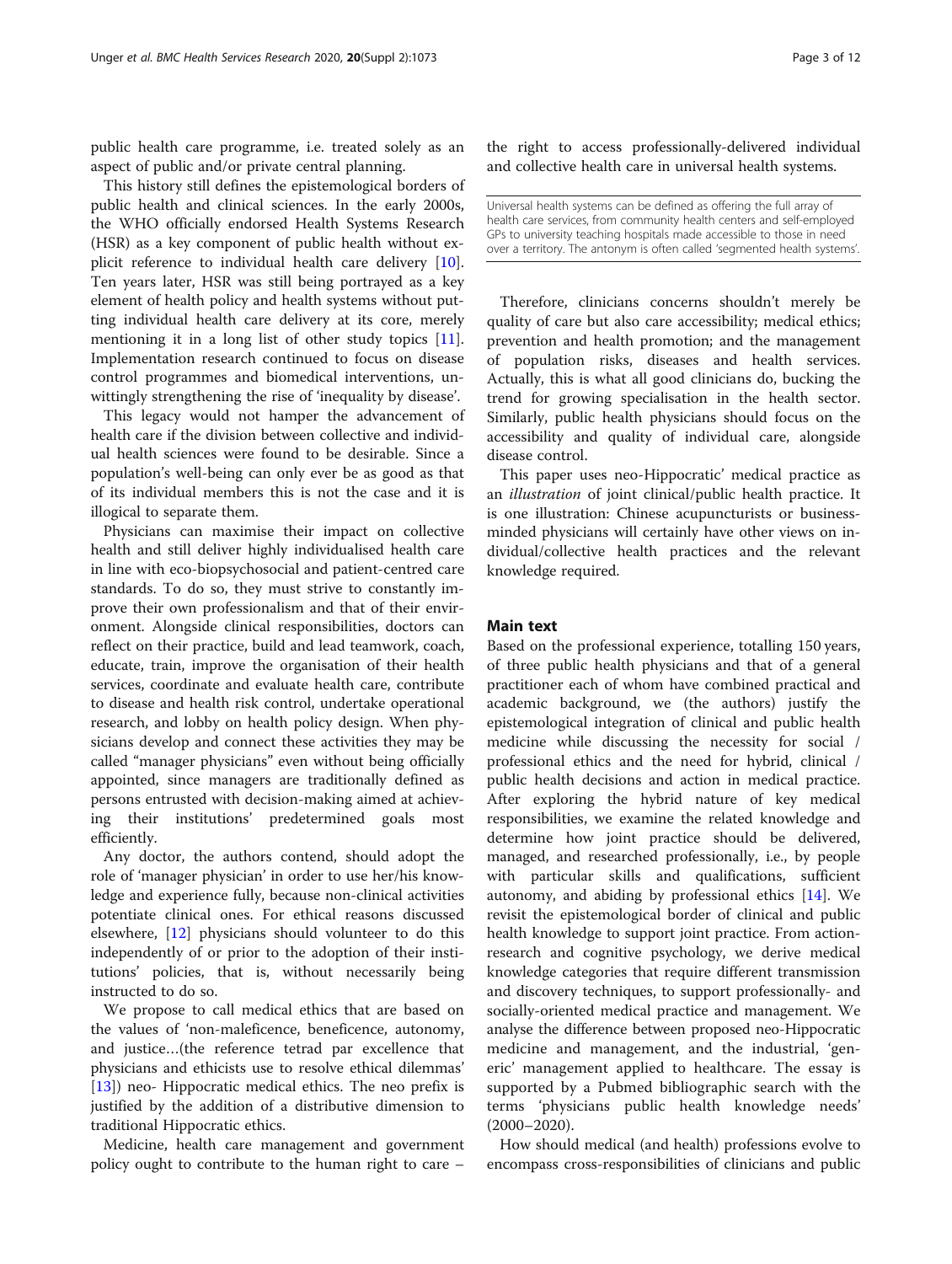health practitioners in order to improve the quality and accessibility of individual care and disease control?

# Public health activities in clinical practice

Consider first-line clinicians, general practitioners (GPs), or paediatricians. They have practical and conceptual public health responsibilities, as follows:

- In principle, physicians should combine (possibly programmed) primary, secondary, and tertiary prevention, curative care, and health promotion and tailor this mixture to the individual, family, and/or community.
- The family physician should practice community medicine – for example, to manage drug addiction or violence at home.
- To the extent that GPs must practice community medicine and deliver preventive care, they should accept responsibility for the whole community or geographic areas (territories) healthcare needs.
- Doctors should know how to avoid 'patient's delay' (for example in women with a placenta praevia) and 'doctor's delay' (for example in detecting TB); reduce transmission (of HIV, for example); secure continuity of care for patients; and provide longitudinal care for each type of disease.
- Good practice requires adjusting clinical protocols to local epidemiology because human resources, medical technology, or pharmaceuticals may not be available; and because disease frequency may vary significantly from neighbourhood to neighbourhood and therefore also the predictive value of signs, symptoms and test results.
- Medical practice requires the ability to read and interpret scientific, medical and policy evidence critically [[15\]](#page-10-0) and to do so not only from the standpoint of clinical epidemiology, [[16](#page-10-0)] but also in the light of sociological and political economy concepts.
- Physicians should improve the way their health care services are organised (e.g. with regard to access to care, knowledge management, clinical coordination, reflection, doctors' intangible motivation and health information) and shape the organisation in a way that is conducive to quality care. For example, GPs can pre-arrange communication channels with specialists to share decisions based on the patient's health and family circumstances.

Although this list is not exhaustive, the clinical responsibilities of general practitioners not only demand their familiarity with public health concepts such as (clinical) epidemiology, disease control and health management but also the integration of clinical and

public health knowledge. The correct care of the patient supposes not only curative but also preventive activities, and action on his/her environment. This similarly applies to the public health knowledge of hospital specialists because, they should also be able to deliver bio-psychosocial care, participate in the way that the health system is organised, and be involved in the organised control of diseases (e.g. nosocomial infections) and in the adjustment of patients' average length of stay (in dialogue with their patient's GP).

# Individual care delivery in public health programmes

Public health practitioners, for their part, should include elements of individual health care delivery in their collective health practices and mobilise clinical knowledge out of concerns for community health, in order to improve disease control programmes:

- Preventive care and health education should be tailored to individual biopsychosocial risks and demands for care, and public health interventions cannot simply be treated as a mass activity. Wellbaby, antenatal, geriatric and HIV/AIDS clinics are examples of this. While risks and sometimes pathologies are multiple, the goal-oriented approach of medical practice encourages and assists individuals to achieve their maximal health potential in line with individually defined goals [\[17\]](#page-10-0). This approach should thus drive public health doctors to shift from chronic disease management to participatory patient management [[18](#page-10-0)].
- Effective prevention requires proper treatment of inter-current episodes of illness, with consequences for the accessibility of medical care by high-risk patients and subsequently for clinical coordination.
- Disease control programmes are best carried out if epidemiologists can interpret the paradoxical results of (nosocomial, HIV, measles, etc.) surveillance and are able to give sound clinical advice and sustain a dialogue with clinicians (which is why physicians make good epidemiologists).
- Disease control programmes may crowd out individual care, with, for example, a 'one size fits-all' approach and a bureaucratic load that strains the quality of care [\[8](#page-10-0)]. This produces a Catch 22 situation in which disease control is undermined when, as is frequently the case, the relevant (diabetes, malaria, tuberculosis, etc.) control programme relies on appropriate clinical activity in first-line services to deliver its interventions [\[19](#page-10-0)]. There is increasing evidence that accessible, good, quality communitybased clinical care provides the necessary confidence for public health interventions to be acceptable to the population. Public health programmes need to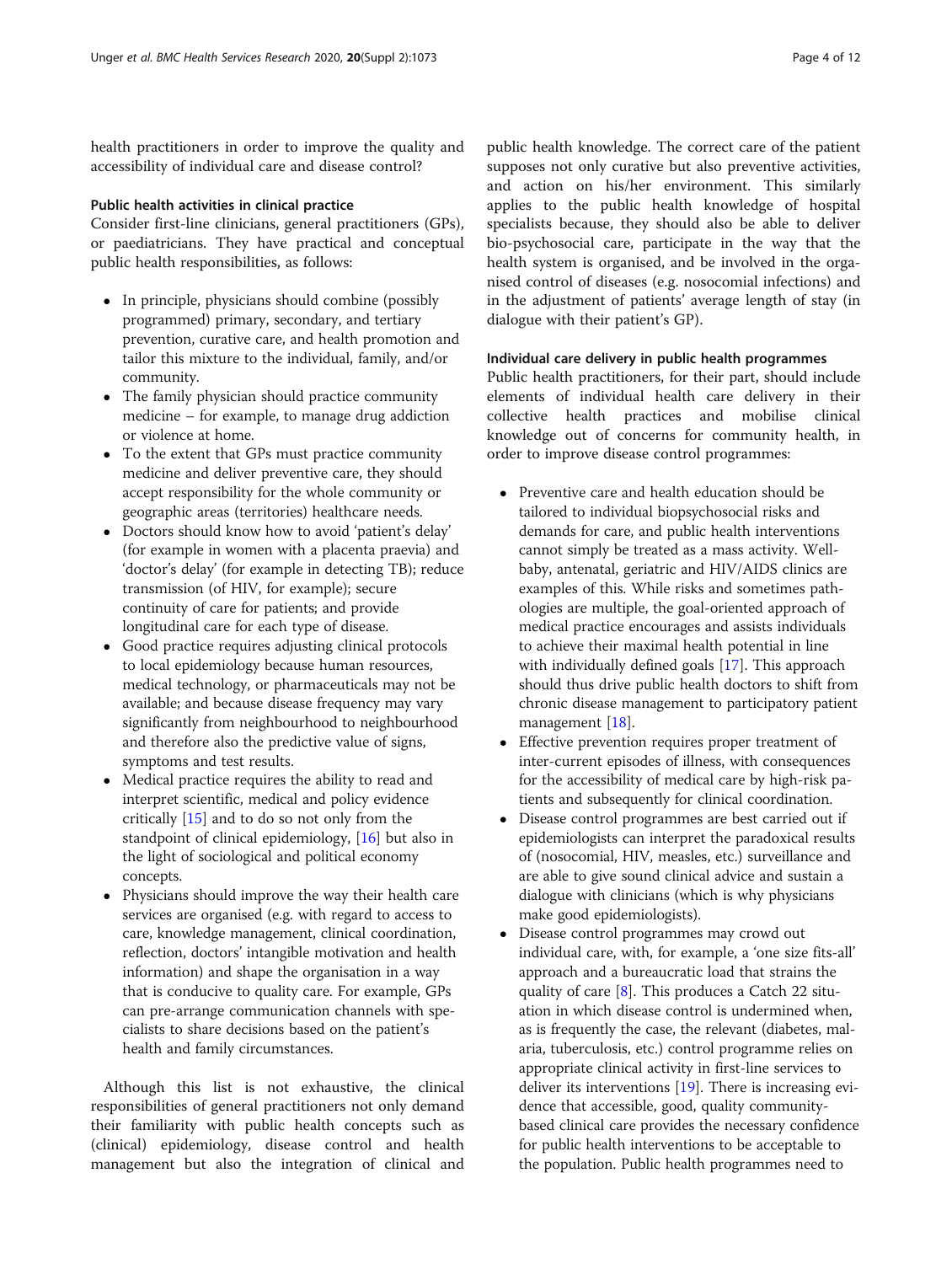be organised in such a way that protects, rather than undermines, access to and the quality of, individual health care and clinical practice.

These responsibilities justify the need for public health physicians to be well informed about topical clinical procedures, interpersonal communication, and philosophy, as well as mastering the relevant behavioural skills.

At the highest level of integration, medical officers (senior government officials who are put in charge of medical services in order to advise and lead teams of medical experts in charge of local health systems or hospitals) should integrate completely joint clinical/ public health practices. Their responsibility, however, may be thwarted by a debilitating lack of resources (two or three physicians for a population of 200,000 in some rural and suburban Sub-Saharan Africa, for instance).

# Consequences for health knowledge

Medical professionalism and specifically joint clinical/ public health practice have implications for medical knowledge, health management, research, and medical education:

- The design and implementation of public health interventions should build on locally available medical knowledge and mores, for example, to adapt disease control guidelines to local conditions.
- Both public health doctors and clinicians should continuously and critically read professional literature respectively drawn from clinical medicine and public health. Accessing and using relevant knowledge from other fields of activity is an often neglected challenge.
- Although eco-biopsychosocial care ideally entails inter-professional teams, some personal, internalised integration of public health and clinical knowledge is required because GPs and family doctors must combine curative and preventive care (see above); tailor this mix to each patient; and negotiate therapy, life -style advice, and the use of medical services with the patient (the person-centred care standard).
- If GPs and specialists are expected to set quality of care criteria and therapeutic objectives together (a must when the patient is hospitalised), health systems also need to manage GPs and specialists' knowledge in such a way that lets the two groups communicate effectively.
- Academia should be in a position to attract physicians capable of conceptualising and transmitting their experience. However, academic

circles are increasingly off limits to clinical and public health practitioners because experience and professionalism, as opposed to bibliometrics, are not easily evaluated, and academic salaries may present opportunity costs to physicians.

# Joint clinical / public health medical practice, a professional endeavour

According to Barondess, [\[20](#page-10-0)] 'Professions are complex social structures derived from the guild system of specialised competences intended to organise specialised and complex bodies of knowledge in such a way as to address both individual and societal needs. These are the basis of a social contract enfranchising the members of a profession. It makes professional knowledge central to the well-being of today's society.'

Integrated clinical/public health knowledge is professional in principle because joint clinical/public health practice is a professional endeavour. Indeed, medical practice has evaded standardisation in several domains, as evidenced by the following examples:

- Clinical decisions [[21](#page-10-0)] because evidence-based medicine has been strained through misappropriation by vested interests, inflexible rules, technologydriven initiatives, and an unmanageable volume of information [\[22](#page-10-0)];
- Eco-biopsychosocial care delivery [[23](#page-10-0), [24\]](#page-10-0) and professional education – because both build upon emotional intelligence (the ability to understand your emotions and those of other people and to behave appropriately in different situations) [[25](#page-10-0)] and communication skills;
- The treatment of multi-pathologies and a goaloriented clinical approach  $[26]$  $[26]$  $[26]$  – since this entails doctor patient negotiation;
- Surgery, radiotherapy and gynaecology because they require manual skills;
- The physician's commitment to community health [[27](#page-10-0)] – because public health programmes should be negotiated with at-risk patients in the same way that clinical options should be discussed between the doctor and the patient.
- The ethical nature of clinical decisions because the motivation that drives medical professionals is intangible [\[28,](#page-10-0) [29\]](#page-10-0).

Clinical and public health doctors both need adequate professional autonomy because the quality of care depends on the physician's professionalism. Similarly, physicians in managerial positions need sufficient autonomy to promote professionalism and ethics in health care services.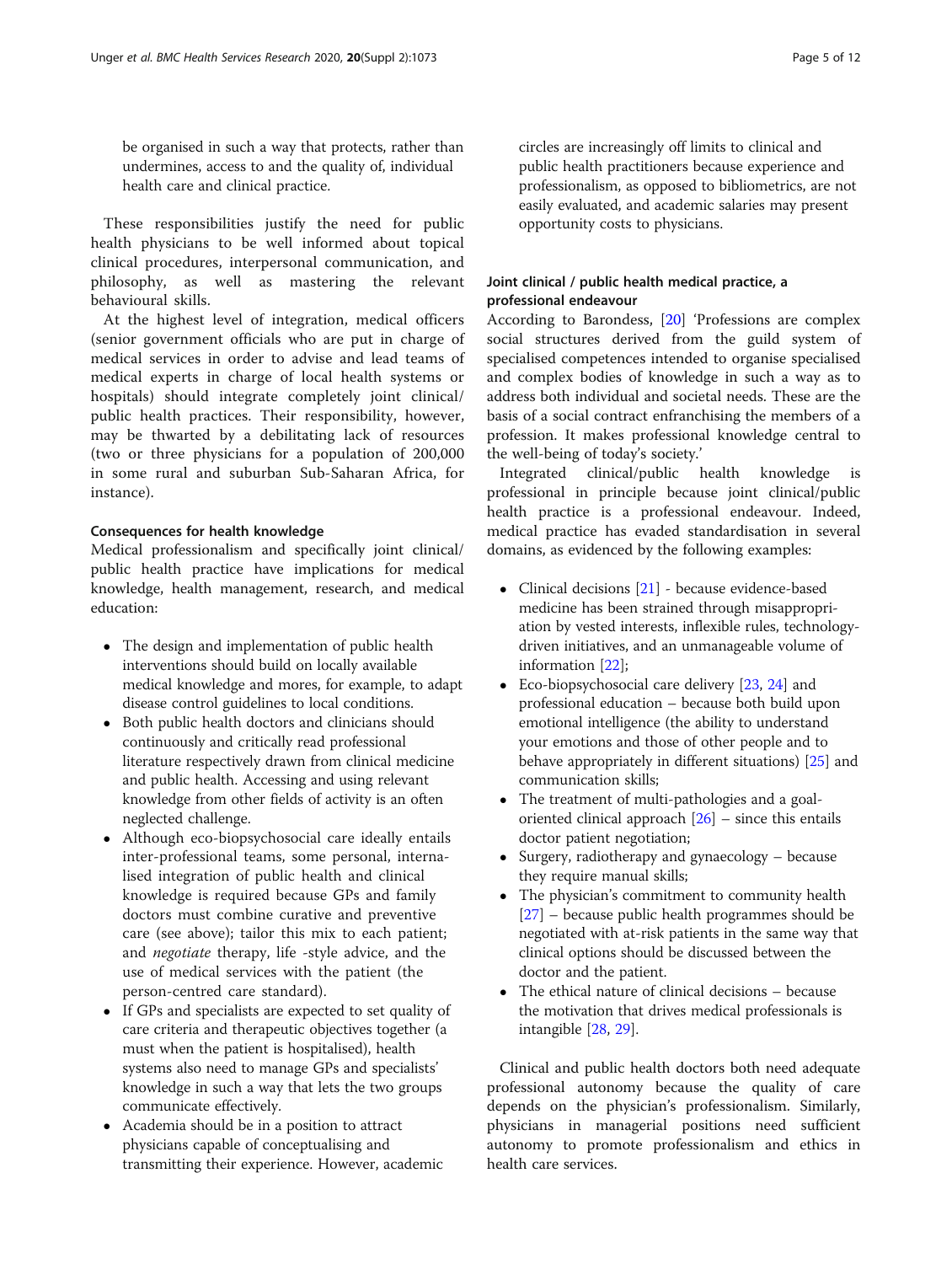# Knowledge gaps in joint clinical and public health practice

Historically, clinical practice and science benefited from the public health science which has delivered a large body of concepts and quantitative inputs. To name just a few such inputs,

- Clinical epidemiology and evidence-based medicine (EBM) provided treatment guidelines;
- Epidemiology informed the design of prevention and health promotion interventions in curative care practice;
- The surveillance of nosocomial infections shaped antibiotic therapy in hospitals;
- Pharmaceutical evaluations built upon and enlarged (clinical) epidemiology methodology; and
- Health management science addressed medical communication and coordination.

However, public health science could have served care much better if it had not produced exclusively normative knowledge, knowledge geared towards decision-making, principally (only?) when public health and clinical epidemiology norms and recommendations were grounded in quantitative, probabilistic research. Indeed, in general it has only contributed to doctors' and managers' decision-making when the underlying rationale was quantifiable, for example, based on morbidity and mortality statistics; on the predictive value of signs, symptoms, and test results; or on the effectiveness and cost of interventions.

An examination of joint clinical/public health practice reveals knowledge gaps in both fields. Tasche et al. ([\[30](#page-10-0)], cited by De Maeseneer,  $[31]$  $[31]$  analysed 70 guidelines issued by the Dutch College of GPs and identified 875 relevant clinical questions with no answer in published work.

In many countries, most physicians lack insights into:

- The management of professional organisations, for example, how to organise teamwork, to improve clinical coordination, and to lead action-research;
- Reflective methods used to improve medical practice and service delivery; and
- Techniques able to (de-)centralise medical technologies away from hospitals into first-line services and also, the reverse, in order to improve accessibility and efficiency of care.

Similarly, public health science has benefited from clinical knowledge when developing disease control interventions. However, the prevailing epistemological discourse offered clinicians only a minor role in public health programmes. Indeed, over the past half a century

or so clinical disciplines allied to traditional public health programmes were usually mobilised according to a standard disease control pattern already outlined in 1965: [[32](#page-10-0)].

- In theory, epidemiologists chose the priority diseases to be controlled. In practice, most of the current 132 international disease-specific programmes said to be 'Global Health Initiatives' are the result of commercial imperatives; epidemiological studies rarely entered the picture [\[33\]](#page-10-0) Notice that access to care for the poor (roughly 70% of African and Indian populations) was largely limited to priority disease-control interventions, with fieldwork usually the responsibility of auxiliary health workers (and, to a lesser extent, first-line nurse practitioners). This increased the separation between public health activities and clinical medicine.
- Health economists set the programmes' structures. Historically, they preferred vertical to horizontal programmes for considerations of efficiency. In practice, these programmes were operationally integrated in health care services but remained administratively autonomous, leading to dysfunctional management and bureaucratic inflation in low- and middle-income countries (LMICs) [[8\]](#page-10-0), so further weakening health systems in developing countries [\[34\]](#page-10-0).
- Physicians and biologists decided the operational interventions to be led by public health programmes.
- Operational and implementation research (increasingly involving anthropologists) was established, for example to determine how to deliver these interventions and to improve population compliance [\[35\]](#page-10-0).
- Finally, programme evaluations were left to economists and epidemiologists.

The political imperative of this discourse was central to the development of the political economy of care in LMICs because it legitimised limiting public service' activities to mere disease control on the grounds of costefficiency. In so doing, this epistemological discourse often misused allocative efficiency, which was confused with technical efficiency [\[36](#page-10-0)].

As a science of disease control, public health generally gave health care management short shrift. It frequently overlooked the often most important single health status determinant, i.e. healthcare. Thus public health specialists frequently neglected;

- The importance of the accessibility to care and its impact on population health (e.g., to improve early detection, care continuity, and yes, to recruit patients for public health interventions).
- The professional expertise required for the application of clinical and disease control guidelines.
- The multi-causality of disease with which clinical practitioners must grapple.
- The need to set conditional priorities within and between public health programmes.

Because these neglected themes are crucial to clinical and public health medicine, we question the very fact of their separation as well as the distinction between scientific and professional knowledge.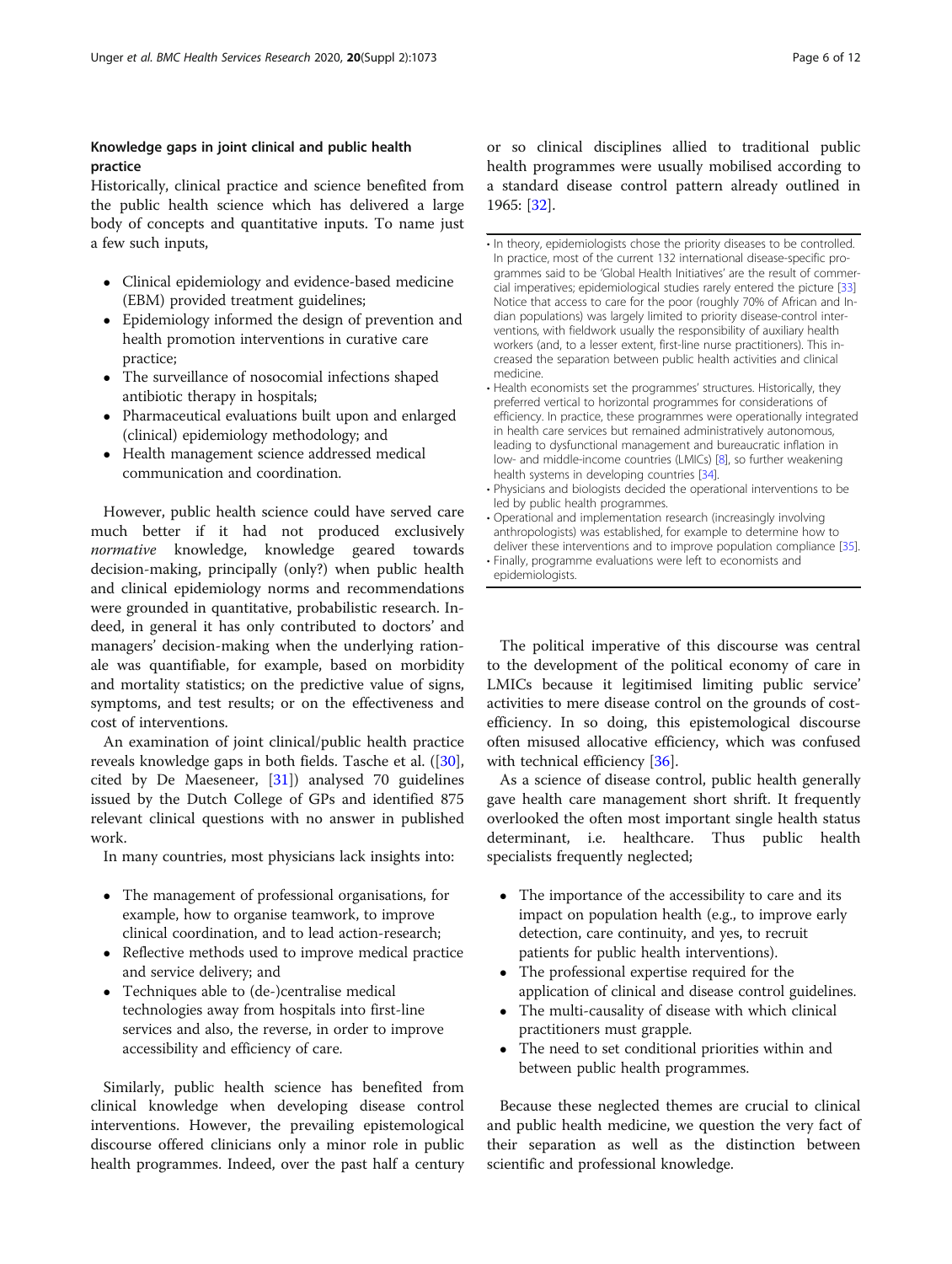# Integrated clinical/public health knowledge

We propose a typology based on a knowledge merger designed to inform medical education, training and research, which is consistent with the universal right to healthcare. Basing a typology of medical knowledge on concepts of cognitive psychology permits professionals to specify how knowledge is to be transmitted, taught, and assessed. This issue of medical knowledge transmission is crucial, as the written word does not lend itself well to improving the status of the patient, and the knowledge and behaviour of practitioners [[37](#page-10-0)]. We have chosen one that is inspired by that of Malglaive and Piaget to define four categories of interdependent knowledge, namely, the skills; the procedural, the practical and the theoretical knowledge [[38\]](#page-10-0). We shall see at the end of this section that these 4 categories are found in the structure of action research (AR), a research methodology particularly suited to the development of professional knowledge.

### Skills

Behavioural skills include communication, emotional intelligence, reflection, conflict resolution, selforganisation, ability to balance work and life, time management, stress management, resilience, and patience. Together with manual skills, they are of primary importance in medicine. Manual skills are, of course, necessary in clinical medicine, but also in the interface with machines, for example in radiotherapy or endoscopic surgery. Skills are especially important in clinical medicine because they concern the clinician's interaction with an individual and his/her family, However it may be argued that they are important also in public health, as disease control programmes should be negotiated with communities and authorities.

Skill transmission requires demonstrations, observations and technical supervision [\[39\]](#page-10-0). Teaching programmes should systematize skill acquisition. The importance of distinguishing skills from other health care knowledge appears to be understood in very few medical schools save some that have developed 'problem-based learning' programs: these are more the exception than the rule (Maastricht; Barts, Queen Mary; East Anglia; and Glasgow).

# Procedural knowledge

Procedural knowledge is often defined as knowledge exercised in the performance of a task. We use it in the more restrictive sense of the knowledge required to apply clinical / public health guidelines (or standard operating procedures - SOP). The application of SOP guidelines is especially complex in medicine, because the principles of Evidence Based Medicine (EBM) require that the values underlying a SOP be compared with those of the patient so as to define the therapeutic process to be undertaken – an especially important challenge in multi-pathology, because achieving objectives in treating one disease may be detrimental to therapeutic effectiveness in another.

For medicine to serve the universal right to health care, clinical medicine and public health procedures must be integrated as frequently as possible. For example, general practice, paediatrics and gynaecology include a significant component of preventive medicine whilst preventive medicine in well-baby clinics, prenatal, and geriatric consultations can be partly standardised in order to rule out or treat relevant pathologies (of the new born and the infant, the pregnant woman and the elderly, respectively).

Clinical and public health guidelines should exhibit two critical characteristics that they frequently lack:

- 1. Certain criteria for care quality can be defined at opposite ends of a notional scale, such as patient safety (with, for example, complaint medicalisation) and autonomy (vis-à-vis the disease and its medical solution), or the effectiveness and efficiency of treatment. If the doctor maximizes the first, (s)he reduces the second, and vice versa. To enable the physician's to assess these guidelines in individual circumstances, guideline designers should make explicit the balance between the contradictory qualities of care criteria that govern their conception.
- 2. Guidelines should offer alternative options to physicians to resolve clinical challenges (for example using different referral values) and so permit them to negotiate clinical treatment plans with their patients. Indeed, patients can only sensibly choose their treatment if alternative options and an explanation of their pros and cons are clearly offered. As for lifestyle clinical advice[s], it remains irrelevant if the patient does not have a choice. In practice, clinical guidelines rarely propose options, either because their commercially focused design only considers efficiency, or because their designers did not think of it.

The transmission and improvement of skills and procedural knowledge require educational supervision, intervision (mutual supervision), flow process auditing (to identify the hurdles a patient meets during his journey through the health system), action-research, and other reflective techniques. Medical faculties and health services should systematize the organisation of rotations and internships during medical training because this effects a lifelong improvement of problem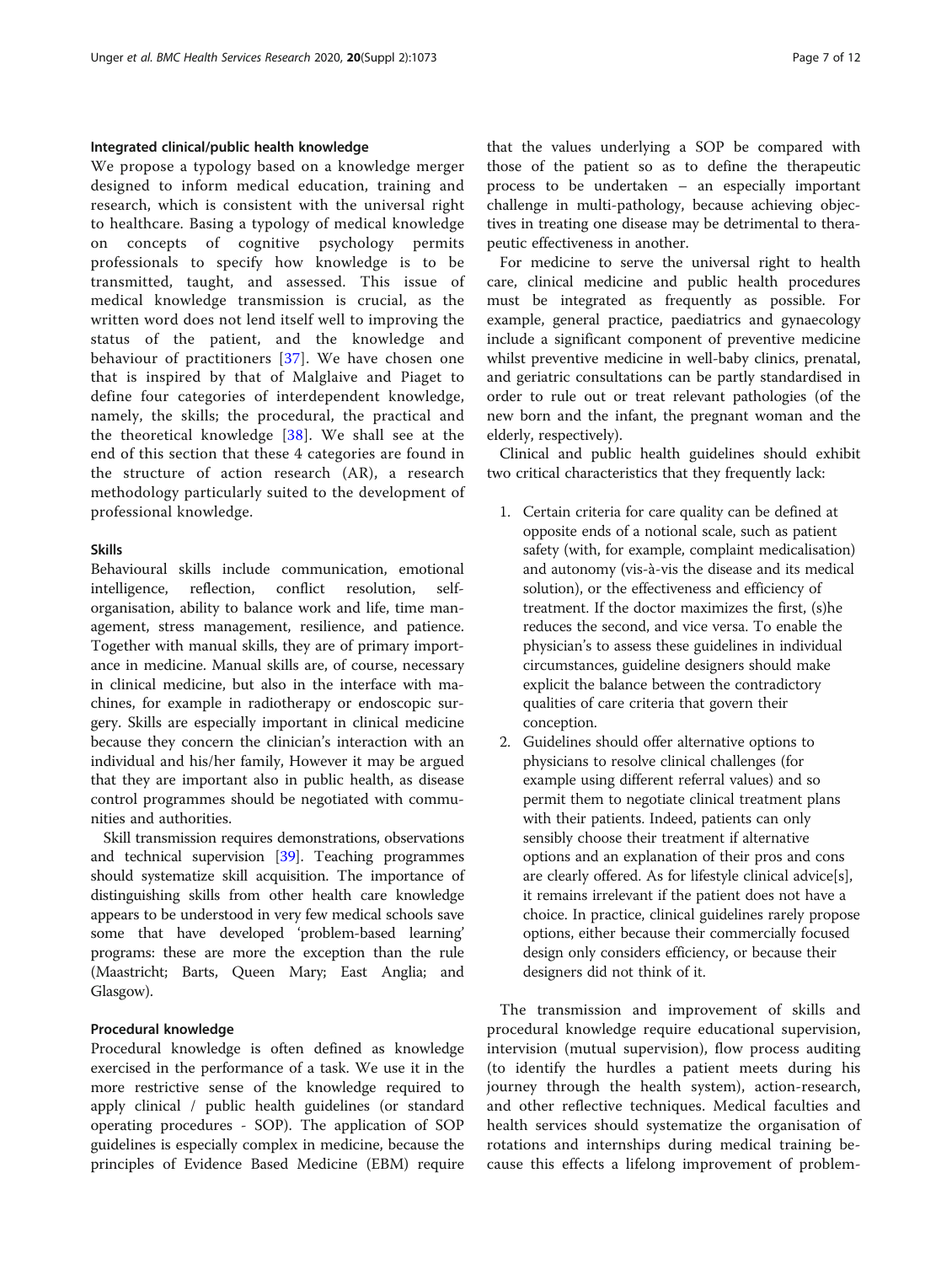solving capacity of health professionals. In practice, faculties and health services rarely do so.

#### Practical knowledge

Malglaive [\[38](#page-10-0)] adds a 'practical knowledge' category that we apply to neo-Hippocratic medical practice and its management. Practical knowledge is needed to formulate advice[s] and norms for action in defined environments. It thus informs the design of new procedures and their use in new contexts.

To serve the universal right to healthcare, practical knowledge addresses a wide array of interconnected clinical and public health topics, with quality criteria addressing both domains. For example:

- The professionalization of physicians and that of other health proficients (e.g. in family medicine practiced by nurses in sub-Saharan Africa). Quality criteria may include ethical behaviour, problemsolving capacity, material conditions of the medical practice, and self-reflection capacity;
- The improvement of quality of care (for example through adding family therapy and social assistance to general practice);
- The optimisation of the clinical management of syndromes (say, gonorrhoea); of diagnosis and treatment of a given disease (say, the first and second line treatment of tuberculosis); of disease control (e.g.., diabetes or malaria within a defined area);
- Medical, disease prevention amongst high-risk groups (undocumented migrants in Belgium for instance);
- Improvement in access to health care (for example, access to general medicine) or to drugs for both the general population and for patients with special needs (e,g. patients referred to hospital);
- The optimisation of resource utilisation and procurement (drugs, medical equipment, finances, staff);
- The improvement of the health environment for patients and high-risk groups;
- The organisation of health services and systems (to improve, for example, care coordination between GPs and specialists).

The epistemic unit of practical knowledge can be defined as "strategy", a representation of ways and means to achieve a goal. "Strategies" can serve as an action plan, action hypothesis, advice, standard, or the basis for an assessment. Strategies link endpoint objectives to a complex sequence of analysis, decision, action, and evaluation. To deal with complex realities they simultaneously address a number of resources, various processes, and many outputs – all topics on which the scientific public health literature is limited. Strategies can be described and evaluated and hypotheses about the conditions of their success or failure can be formulated to define their domains of validity. Multidisciplinary models and concepts are the ones that best describe such conditions. For example, the effectiveness of a vaccination program depends on the socio-cultural characteristics of the population (who decides? The father or the mother?); its geographical distribution; the characteristics of health services; the economic resources of families and those of the program; the level of competence of health professionals; etc.

The joint clinical and public health nature of practical medical knowledge appears in the process of integrating disease control in health care services, and in achieving this whilst strengthening, rather than undermining these services. Disease control programs can reduce access to care in the setting in which they are integrated, imposing on them multiple lines of authority; setting illdefined priorities and increasing opportunity costs. Inadequate budgets, financial overruns and unrealistic costing; tension between health care professionals over income disparity and problems with sustainability are all too frequent characteristics of such programmes.

The essence of practical medical knowledge is professional and not merely scientific, because:

- The practical knowledge acquired by clinicians and public health physicians should reduce any uncertainty in decision-making, improve programme implementation, promote reflectivity (the quality to reflect i.e. redirect back to the source), and enhance the relevance of evaluation.
- To promote the correct use of EBM, [[40\]](#page-11-0) end-user physicians should adapt clinical guidelines to local (epidemiological, cultural, economic, medical) conditions [\[41](#page-11-0)]. This is the method by which GPs and the EBM Practice Net adapted the Finnish Duodecim guidelines to Belgian conditions.

Unfortunately, in guiding physicians, Health Maintenance Organisations (HMOs) and government administrations have often over-relied on a biased, unnecessarily strict interpretation of 'scientific'/biomedical EBM. They continue to apply it despite overlooking medical regulation, [\[42](#page-11-0)] neglecting multi-morbidity challenges posed by ageing populations [\[43](#page-11-0)–[45\]](#page-11-0) (guidelines often map poorly with complex multi-morbidity), [\[22\]](#page-10-0) and disregarding aspects of care that escape standardisation.

As a professional endeavour, the transmission of practical knowledge benefits from exchanges based on the experience of learners, and exchanges between them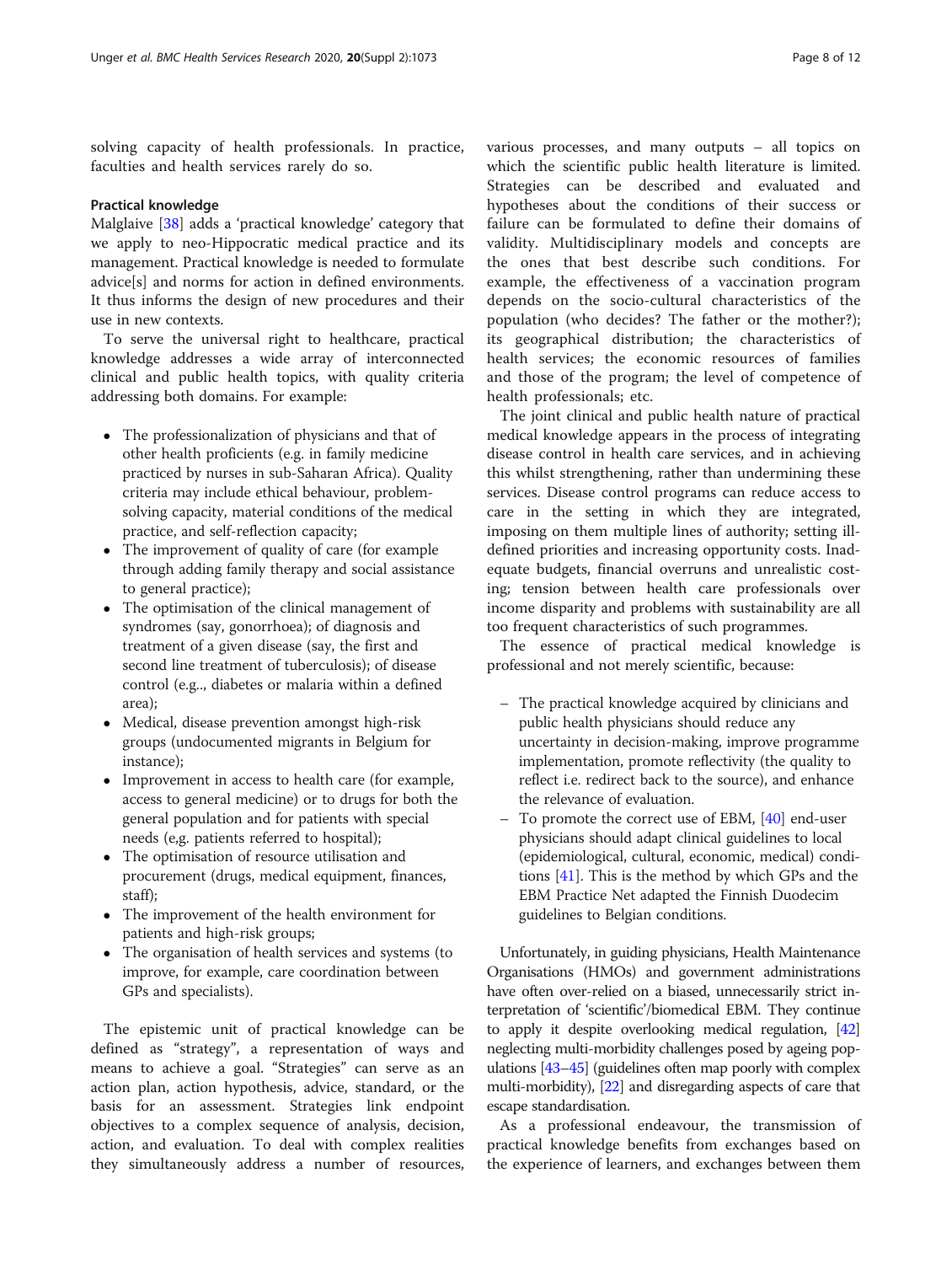and their teachers. Scientific representations are often an inappropriate method to transmit this.

#### Theoretical knowledge

Theoretical knowledge relates to the laws of existence and the constitution and functioning of reality – i.e., why something is true. Theoretical knowledge teaches reasoning, techniques and theory of knowledge. Below, we examine some of the characteristics of the theories that support medical professionalism.

First, they often rely on interconnected clinical and public health concepts. One can only understand domestic violence, against women, for example, with concepts of sociology (this violence is not explained in the same way in endogamous and exogamous societies because the free sexuality of women threatens the family architecture of endogamous societies much more than that of the others).

Likewise, consider a basic task of a clinician: diagnosis. Clinical epidemiology and epidemiology ought to be taught together, because the positive predictive value of a sign, a symptom or a test result is a function of the disease prevalence expressed as:

$$
PPV = (SS\ X\ d) / ((SS\ d + (1\cdot SP)(1-d))..
$$

Where PPV is the positive predictive value of a sign or a test; SS is its sensitivity; SP is its specificity; and d is the disease prevalence [\[46](#page-11-0)].

This formula shows that the predictive value of a sign, symptom or test depends on the local prevalence of the disease that it predicts. Therefore, the value of a symptom is not the same in the patient base of GPs compared to specialists. The physicians' clinical experience is therefore radically different. Nevertheless, in most universities, it is mainly specialists who teach semiology to the future GPs.

Second, professional research methodologies are interdisciplinary, not merely multidisciplinary. Interdisciplinarity is the interaction between disciplines. It leads to the mutual integration of concepts and methodologies while multidisciplinarity is the simultaneous use of sciences belonging to different fields. Interdisciplinarity opens the door to ad-hoc, original study methods and is often a sine-qua-non for the relevance of theoretical work [\[47\]](#page-11-0) that (in this case) supports the practice of medicine. Unfortunately, universities today undermine interdisciplinarity with a competition linked to research finance; the publication race; reduced advancement prospects suffered by academics who maintain a professional practice; and scientific specialisation as the basis for career strategies.

Third, medical curricula often neglect two disciplines pivotal to understand and support the personal,

professional development of physicians: psychology and philosophy. A knowledge of professional psychology is indispensable in understanding physicians' intangible motivations and professionals' wellbeing in general [\[48](#page-11-0)]. Values that govern (and should govern) medical and public health practice are derived from moral philosophy.

Finally, policy studies and health systems research should pay attention to the political sciences, [\[49\]](#page-11-0) the political economics of health care, and history, because the construction of national health systems spans generations and history reveals the political, economic and social determinants of health structures, medical cultures and praxis. In practice, health policy studies rarely set outcomes in context as reputable journalist would.

This typology of medical knowledge closely overlaps the stages of action research:

- The design of a strategy (for example, to control AIDS) requires practical knowledge. A sound strategy is a prerequisite to develop procedures, such as the conduct of a follow-up consultation.
- Procedures are always implemented relying on the doctor's procedural knowledge and know-how.
- The strategy design depends on the problem it intends to solve, on prior (practical and theoretical) knowledge and on a model (that represents the characteristics of the environment, the problem, the strategy and its expected effect).
- Finally, the strategy evaluation assumes the assessment of its design and of the procedures implementation.

Even though medical interventions benefit from science, they are, in essence, professional: science cannot standardise eco-biopsychosocial decisions; doctorpatient negotiations; emotional intelligence; manual and behavioural skills; and resolution of ethical conflicts.

# Conclusion

The divorce between medical and public health practices results from a history of individual care for the rich and public health interventions for the poor, whether in the nineteenth century in England or in the 20th-21st centuries in Africa. Historically, relations between social classes had negative impacts not only on the health sector's functions and structures but also on the delineation of scientific fields and of medical epistemology.

Joint clinical/public health practice is needed to improve both access to and quality of care. We set out to demonstrate that knowledge required to support good medical practice revolves around reconciling clinical and public health science. To do so, we conceived of a neo-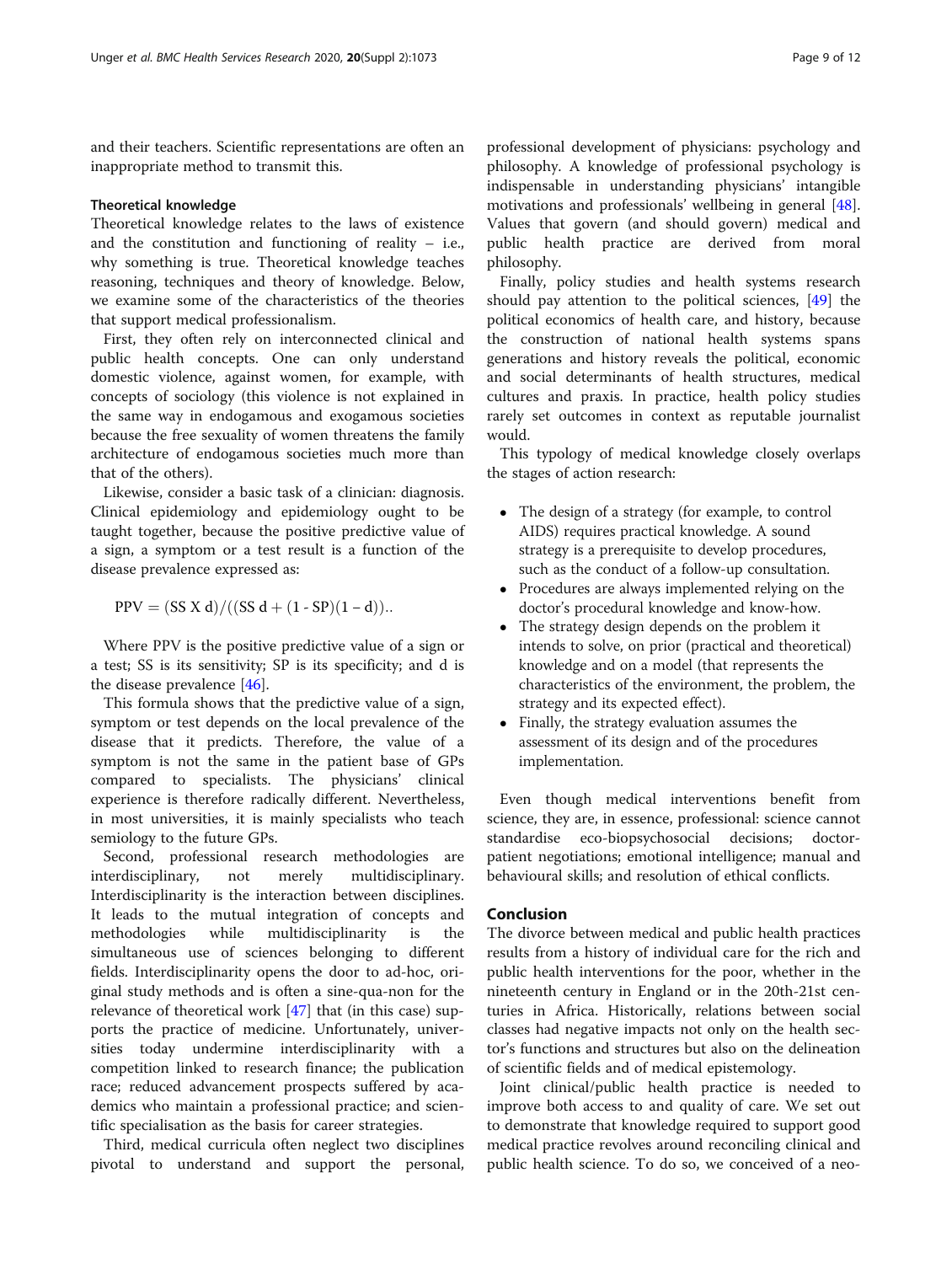Hippocratic medical and health management science, an organised field of knowledge with normative, social, and professional objectives and values. Collectively developed by physicians and health professionals, this integrated medical knowledge would support and reinforce joint clinical/public health practice, help underwrite the right to health care, ensure that the societal concerns of public health are taken into account, improve medical professionalism, and bolster the neo-Hippocratic rationale of medical practice.

Such professional (and scientific) effort assumes that it is necessary to revisit the boundary between clinical and public health medicine, because;

- Medical know-how is predominantly clinical.
- Procedural knowledge addresses clinical, public health and managerial challenges, and succeeds more completely when it addresses them together.
- Practical knowledge refers to these same domains.
- Theoretical knowledge addresses both clinical and public health medicine and introduces the benefits of an interdisciplinary approach.
- Procedural and practical medical knowledge should refer to one identical set of medical values and criteria.

How would this science of medical professionalism, joint clinical/public health practice and policy management distinguish itself from the science of commercial medical practice and of the industrial, generic science of management?

The latter envisages public-facing health practitioners as technicians and employees enjoying little autonomy. By contrast, the former acknowledges that both the quality of care and physicians' motivation require sufficient professional autonomy within a clear framework, because care incorporates the professionals' labour and reflects their intangible motivation. The organisational consequences of this autonomy are immense and include such elements as symbolic incentives, evaluations, information systems, design of clinical guidelines, transmission of knowledge, etc.

Second, health care is increasingly quantified because markets tend to restrict payment to what can be measured. That generates huge bureaucratic data needs, and jeopardises the indispensable medical secret [\[50](#page-11-0)]. Health care markets have impacted medical and public health sciences because of academia's involvement in the health care industry. This is perhaps best reflected in the unwarranted utilisation of probabilistic methods that has led to the crisis in EBM exposed by T. Greenhalgh [[22](#page-10-0)] and in public health.

Third, in contrast to what generic management generally permits, medical professionalism and joint

clinical and public health practice treat quality of care as a largely unquantifiable parameter because it deals with the importance of personal skills, communication, ethics, reflectivity for the quality of care; and the complexity of biopsychosocial decisions. Neo-Hippocratic medicine and management is able to address professionals' personal development, philosophical thinking, reflectivity, coordination, and teamwork needed to underwrite the physicians' autonomy and to encourage their symbolic motivation. Admittedly, quality of care is not an entirely qualitative concept, as joint practices benefit from quantitative indicators, for example to monitor progress made in achieving care quality, patient accessibility, and disease control.

As a political consequence, health systems should

- Individualise continuing medical education as far as possible;
- Stimulate the development of the physicians' professional culture and self-awareness;
- Give clinically experienced physicians the opportunity to acquire managerial and educational positions, in medical faculties as in schools of public health.
- Promote technical and psychological coaching by other, more experienced doctors.

As an academic consequence, unless medical schools and schools of public health distinguish between the physician's professional and scientific knowledge and make plans to commission research into the former, they will not have the tools necessary to continue training competent physicians.

Unless clinicians, public health physicians, and health care managers acknowledge the social and professional dimensions of medical practice and the need for dual clinical/public health practice, they will not have the means to uphold the ethical dimension of medical practice and the accessibility of care in a world of gross disparities in the health care resources earmarked for different groups.

#### Abbreviations

EBM: Evidence-Based Medicine; GP: General Practitioner; HMO: Health Maintenance Organization; HSR: Health Systems Research; LMIC: Low and Middle Income Countries

#### Acknowledgments

We are indebted to Professor Em. Charlene Harrington (School of Nursing, University of California, San Francisco); Professor Em. Jan De Maeseneer (Public Health and Primary Care Centre, University of Ghent); and Professor Claudio Shuftan (Johns Hopkins University) for making key inputs to the present article; and Gabrielle Leyden and Paul Vine for their editorial assistance. No error can be attributed to them.

#### About this supplement

This article has been published as part of BMC Health Services Research Volume 20 Supplement 2, 2020: "The Physician and Professionalism Today: Challenges to and strategies for ethical professional medical practice". The full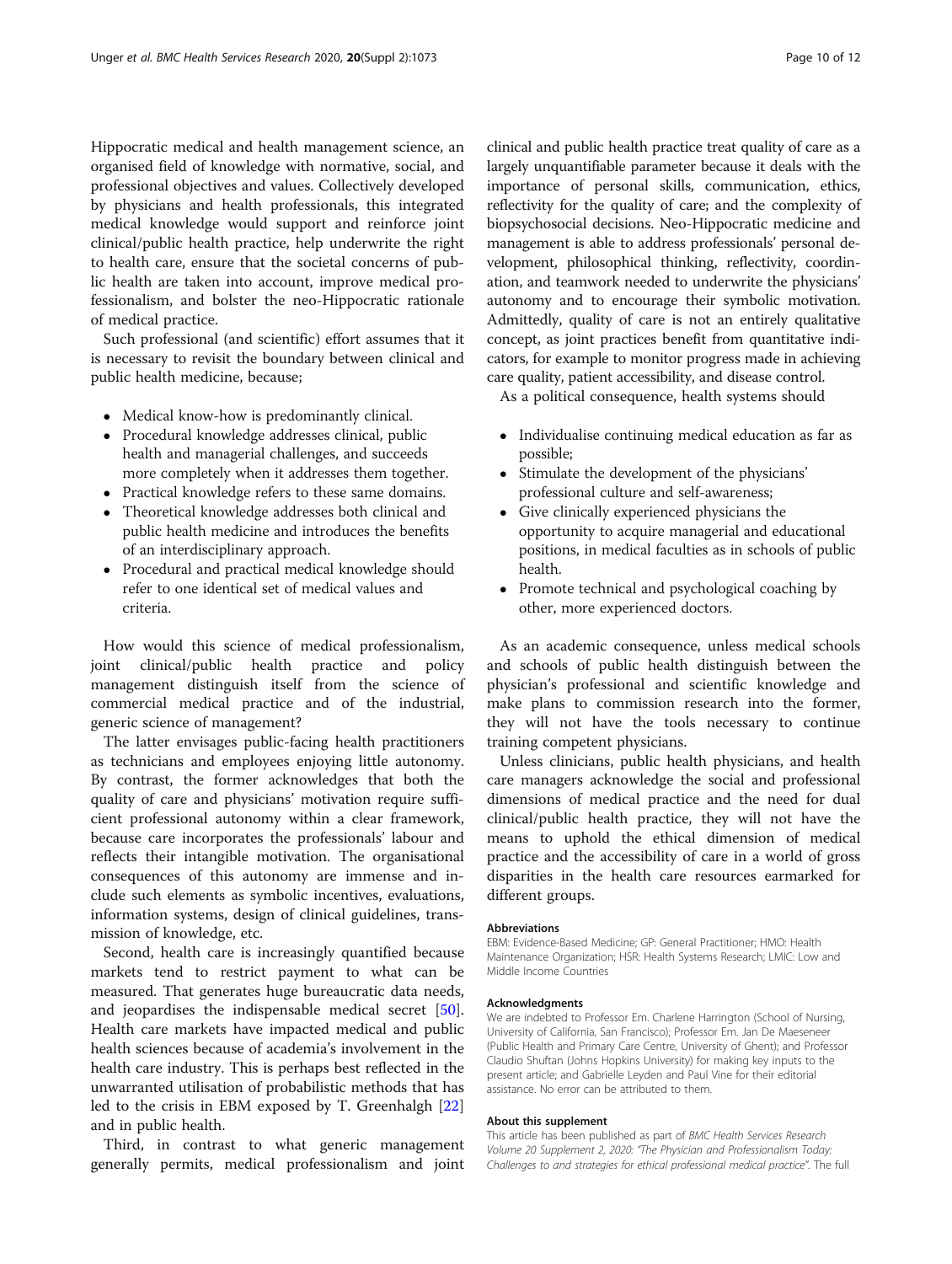<span id="page-10-0"></span>contents of the supplement are available online at [https://bmchealthservres.](https://bmchealthservres.biomedcentral.com/articles/supplements/volume-20-supplement-2) [biomedcentral.com/articles/supplements/volume-20-supplement-2.](https://bmchealthservres.biomedcentral.com/articles/supplements/volume-20-supplement-2)

#### Authors' contributions

The author(s) read and approved the final manuscript.

#### Funding

Publication of this supplement is funded by the Institute of Tropical Medicine, Antwerp, Belgium.

#### Availability of data and materials

Data sharing is not applicable to this article as no datasets were generated or analysed during the current study.

#### Ethics approval and consent to participate

Not Applicable (this manuscript does not involve human participants, human data or human tissue).

#### Consent for publication

Not Applicable (this manuscript does not contain any individual person's data).

#### Competing interests

The authors declare that they have no competing interests.

#### Author details

<sup>1</sup>Department of Public Health, Institute of Tropical Medicine, Nationalestraat 155, B-2000 Antwerp, Belgium. <sup>2</sup>Office de la Naissance et de l'Enfance, French Community of Belgium, Chaussée de Charleroi 95, B-1060 Brussels, Belgium. <sup>3</sup>Département de Médecine Générale, Université Libre de Bruxelles, Route de Lennik, 808, BP 612/1, B-1070 Brussels, Belgium.

#### Published: 9 December 2020

#### References

- 1. Frieden TR. The future of public health. New Engl J Med. 2015;373:1748–54.<br>2 Rao R. Hawkins M. Ulrich T. Gatlin G. Mabry G. Mishra C. The Evolving Role
- 2. Rao R, Hawkins M, Ulrich T, Gatlin G, Mabry G, Mishra C. The Evolving Role of Public Health in Medical Education. Front Public Health. 2020;8:251. Published 2020 Jun 26. [https://doi.org/10.3389/fpubh.2020.00251.](https://doi.org/10.3389/fpubh.2020.00251)
- 3. Project of the ABIM Foundation, ACP–ASIM Foundation, and European Federation of Internal Medicine. Medical professionalism in the new millennium: a physician charter. Ann Intern Med. 2002;136(3):243.
- 4. Mishler E. The unjust world problem: towards an ethics of advocacy for health careproviders and researchers. Commun Med. 2004;1(1):97–104.
- 5. Willems S, De Maesschalck S, Deveugele M, Derese A, De Maeseneer J. Socio-economic status of the patient and doctor–patient communication: does it make a difference? Patient Educ Couns. 2005;56(2):139–46.
- 6. Howell BA, Kristal RB, Whitmire LR, Gentry M, Rabin TL, Rosenbaum J. A systematic review of advocacy curricula in graduate medical education. J Gen Intern Med. 2019;34(11):2592–601. [https://doi.org/10.1007/s11606-019-](https://doi.org/10.1007/s11606-019-05184-3) [05184-3](https://doi.org/10.1007/s11606-019-05184-3).
- 7. Available: [https://www.euro.who.int/en/health-topics/Health-systems/public](https://www.euro.who.int/en/health-topics/Health-systems/public-health-services)[health-services](https://www.euro.who.int/en/health-topics/Health-systems/public-health-services) (Accessed September 13th, 2020).
- 8. Unger JP, De Paepe P, Green A. A code of best practice for disease control programmes to avoid damaging health care services in developing countries. Int J Health Plan M. 2003;18:S27–39.
- 9. Van Dormael M. Médecine générale et modernité: regards croisés sur l'Occident et le Tiers Monde. Brussels: Thèse de doctorat, faculté des sciences humaines, Université Libre de Bruxelles; 1995.
- 10. WHO. Research Policy. Health Research Systems Analysis concepts and indicators. [http://www.who.int/rpc/health\\_research/concepts/en/.](http://www.who.int/rpc/health_research/concepts/en/)
- 11. Remme JHF, Adam T, Becerra-Posada F, D'Arcangues C, Devlin M, et al. Defining Research to Improve Health Systems. PLoS Med. 2010;7(11): e1001000.
- 12. Unger J.P., Morales I., De Paepe P., Roland M. In defense of a single body of clinical and public health ethics. Forthcoming as part of BMC Health Services Research Volume 20 Supplement 2, 2020: "The Physician and Professionalism Today: Challenges to and strategies for ethical professional medical practice." The full contents of the supplement are available online at [https://bmchealthservres.biomedcentral.com/articles/supplements/volume-2](https://bmchealthservres.biomedcentral.com/articles/supplements/volume-20-supplement-2) [0-supplement-2.](https://bmchealthservres.biomedcentral.com/articles/supplements/volume-20-supplement-2)
- 13. Pellegrino ED, Thomasma DC. The virtues in medical practice. New York: Oxford University Press; 1993.
- 14. Prislin MD, Saultz JW, Geyman JP. The generalist disciplines in American medicine one hundred years following the Flexner report: a case study of unintended consequences and some proposals for post-Flexnerian reform. Acad Med. 2010;85(2):228–35.
- 15. Tange H, Nagykaldi Z, De Maeseneer J. Towards an overarching model for electronic medical-record systems, including problemoriented, goal-oriented, and other approaches. Eur J Gen Pract. 2017; 23(1):257–60.
- 16. Sackett DL, Brian HR, Guyatt GH, Tugwell P. Clinical epidemiology a basic science for clinical medicine. 2nd ed. Boston: Little Brown and company; 1991.
- 17. Mold J, Blake G, Becker L. Goal-oriented medical care. Fam Med. 1991;23(1): 46–51.
- 18. De Maeseneer J. James Mackenzie Lecture 2011: Multimorbidity, goaloriented care, and equity. Brit J Gen Pract. 2012:e522–4.
- 19. Unger JP, d'Alessandro U, De Paepe P, Green A. Can malaria be controlled where basic health services are not used? Tropical Med Int Health. 2006; 11(3):314–22.
- 20. Barondess JA. Medicine and professionalism. Arch Intern Med. 2003;163: 145–9.
- 21. Unger JP, Marchal B, Green A. Quality standards for health care delivery and management in publicly-oriented health services. Int J Health Plann Manag. 2003;18:S79–88.
- 22. Greenhalgh T, Howick J, Maskrey N. Evidence based medicine: a movement in crisis? BMJ. 2014;348:g25. <https://doi.org/10.1136/bmj.g3725> Published 13 June 2014.
- 23. Grant RW, Ashburner JM, Hong CS, Chang Y, Barry MJ, Atlas SJ. Defining patient complexity from the primary care physician's perspective: a cohort study. Ann Intern Med. 2011;155(12):797–804.
- 24. Nardi R, Scanelli G, Corrao S, Lori L, Mathieu G, Cataldi AR. Co-morbidity does not reflect complexity in internal medicine patients. Eur J Intern Med. 2007;18(5):359–68.
- 25. Colman A. A Dictionary of Psychology. 3rd ed. Oxford: Oxford University Press; 2008. ISBN 9780199534067.
- 26. Peek CJ, Baird MA, Coleman E. Primary care for patient complexity, not only disease. Fam Syst Health. 2009;27(4):287.
- 27. Art B, Deroo L, De Maeseneer J. Utilizing community-oriented primary care in education and practice. Educ Health. 2007;20:2 [http://www.](http://www.educationforhealth.net) [educationforhealth.net](http://www.educationforhealth.net) on Sunday, September 23, 2018, IP: 94.66.56.17.
- 28. Sullivan WM. Medicine under threat: professionalism and professional identity. Can Med Assoc J. 2000;162(5):673–5.
- 29. Pellegrino ED. Professionalism, profession and the virtues of the good physician. Mt Sinai J Med. 2002;69(6):378–84.
- 30. Tasche M, Oosterberg E, Kolmaar B, Rosmalen K. Inventarisatie van lacunes in huisartsgeneeskundige kennis: zeventig standaarden doorgelicht (Inventarisation of knowledge-gapsin family medicine: an analysis of 70 guidelines). Huisarts Wet. 2001;44:91–4.
- 31. De Maeseneer J, van Driel M, Green L, van Weel C. The need for research in primary care. Lancet. 2003;362:1314–9.
- 32. PAHO. Problems of concept and method. Venezuela: Scientific Publications; 1965. Report No.: 111.
- 33. How could disease specific programmes strengthen health systems delivering comprehensive healthcare? Strategic and technical guidelines. European Commission, 30 Sept 2008, Brussels.
- 34. De Maeseneer J. et al. Editorial. Funding for primary health carein developing countries. Money from disease specific projects could be used to strengthen primary care. BMJ. 2008;336:518–9. [https://doi.org/10.1136/](https://doi.org/10.1136/bmj.39496.444271.80) [bmj.39496.444271.80.](https://doi.org/10.1136/bmj.39496.444271.80)
- 35. Banerji D. Social science and health service development in India. New Delhi: Lok Paksh; 1986.
- 36. Segall MM. District health systems in a neoliberal world: a review of five key policy areas. Int J Health Plann Manag. 2003;18(Suppl 1):S5–S26.
- 37. Grudniewicz A, Kealy R, Rodseth RN, Hamid J, Rudoler D, Straus SE. What is the effectiveness of printed educational materials on primary care physician knowledge, behaviour, and patient outcomes: a systematic review and meta-analyses. Implement Sci. 2015;10:164 Published 2015 Dec 1.
- 38. Malglaive G. Enseigner à des adultes. Paris: Presses Universitaires de France; 1990.
- 39. Deveugele M, Derese A, DeMaesschalck S, Willems S, Van Driel M, DeMaeseneer J. Teaching communication skills to medical students, a